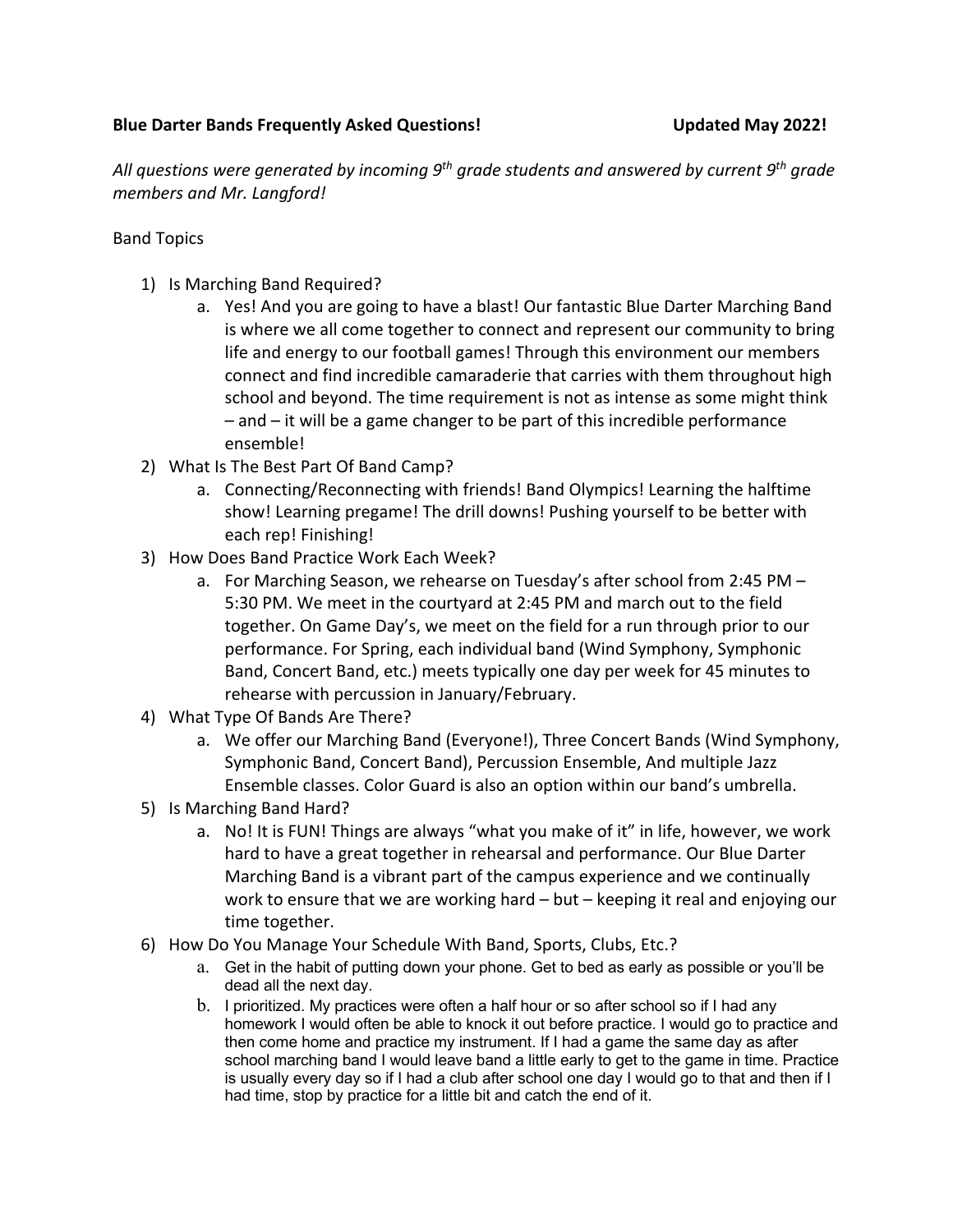- c. I keep a paper calendar in my room where I write down all of my practices and meetings and homework.
- d. 168. This is one of the first lessons you will learn in band. This time management tool will be a great resource to understanding that managing your schedule will be a tremendous benefit to your ability to make your schedule work at school, home, sports, clubs, etc.
- 7) Is It Possible To Switch Instruments For Marching Band?
	- a. Maybe… depends on what you are trying to switch to, what the band's instrumentation needs are, and, how fast you are able to pick it up to ensure you are being successful in performance.
- 8) How Will I Know Which Band Class(es) I Am In?
	- a. Mr. Langford will work with the AMMS and WLMS Directors to ensure new students are placed in the correct concert class (All members are in a core band class, typically Symphonic Band, Concert Band, or Percussion Ensemble for new members) and will be placed in jazz if there desire to join that ensemble as well. Placement in a jazz band class does require membership in a core band class.

## Academic Topics

- 1) Can You Describe The Engineering Magnet?
	- a. It is designed to offer you a connection into the world of engineering with multiple tracks being offered that also include the opportunity for robotics and competition!
- 2) Can You Describe The Medical Magnet?
	- a. You learn about bloods and other types, such as DNA.
	- b. The medical magnet is very hands-on with a Lot of new information but is extremely fun and interesting. You'll learn a lot about forensic sciences and careers in the medical field. Towards the end of the year you start to learn about patient care.
	- c. The medical magnet has different levels the first year you cut open a lamb heart which is pretty cool and it also is pretty similar to biology so if you take both classes it makes the work a lot easier for the first year and you do quite a few experiments which are fun you do things that you won't really be able to do anywhere else
- 3) Can You Describe The Diesel Program?
	- a. Designed to offer students insight into the workings of a diesel engine and how to properly maintain good working order. This program can set you up to enter the workforce upon graduation where you can earn a good salary.
- 4) What Is The Average Amount of Homework Per Night?
	- a. It depends on your classes and teachers and if you finish all your work in class and if you take AP and Honors classes
	- b. Depends on the difficulty of your classes. If you have a mix of honors/AP classes with regular classes, it usually takes about 2 hours
	- c. Your amount of homework all depends on your classes and your teachers. This year I'm taking all honors classes and one AP class and the most homework I get is in my AP class and usually we have 3 very large assignments that aren't due for maybe 2 weeks so we have a decent amount of time to get it done. But I rarely have homework in my other classes and if I do it's no more than 30 minutes.
	- d. Depends on the level of classes you have and the teacher.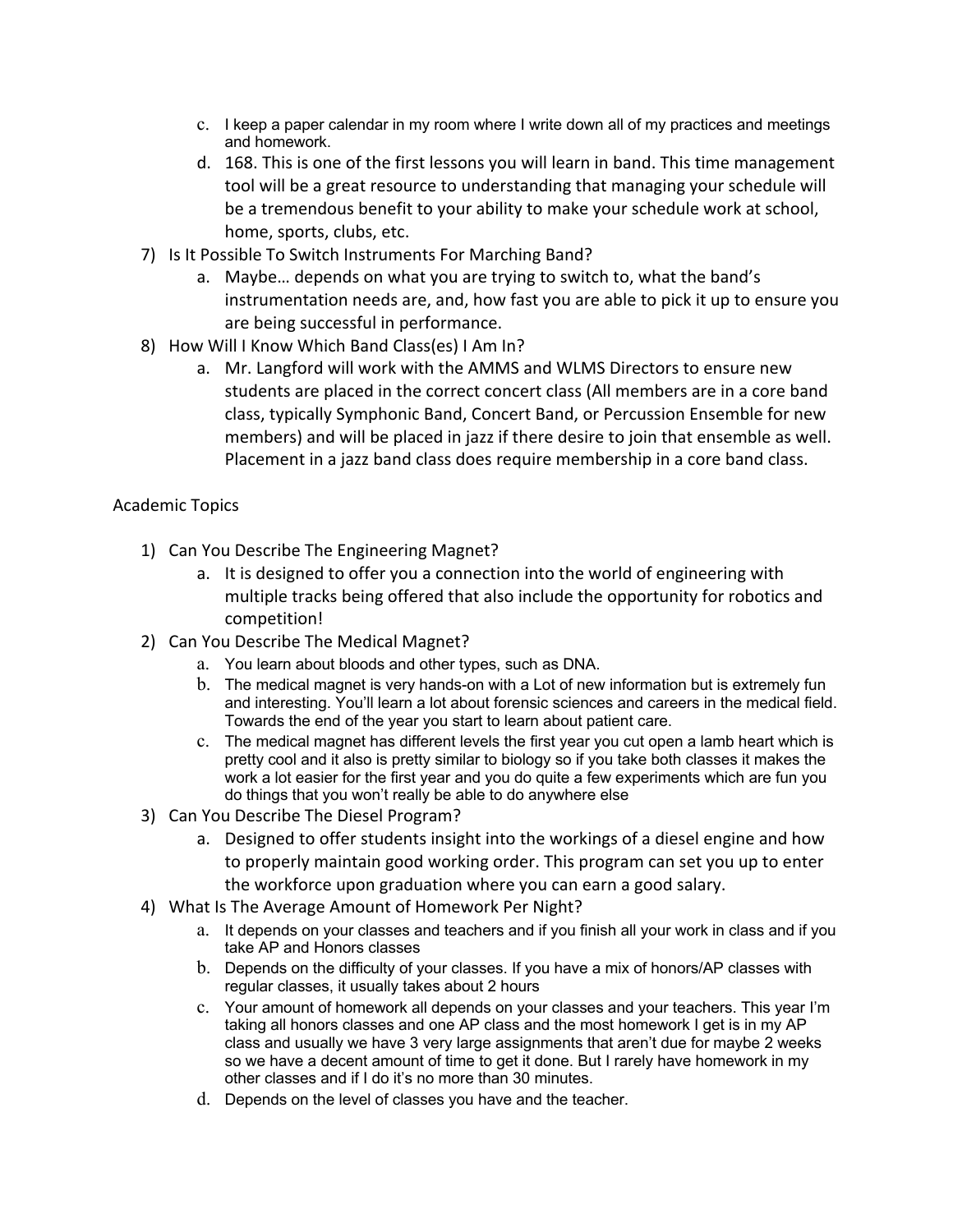- e. There usually isn't a lot of homework because most teachers don't give it but it really depends on what classes you have.
- 5) How Do You Manage Your Time?
	- a. See above in the "Band" section!
- 6) When Should I Dual Enroll?
	- a. Sophomore year to try it out. Then junior and senior years you can do even more classes
	- b. People usually do it by Junior year, I think. It depends on the person
	- c. Anytime!! It's very beneficial and is better than taking AP classes (not that it's not good)
	- d. My guidance counselor suggested in 11 or 12 grade which I'm glad I don't start right when I got in high school because the first year you should use it to navigate your way around high school with work and classes and stuff like that
	- e. People usually do it by Junior year, I think. It depends on the person
- 7) What Classes Should I Take Online vs. In Person?
	- a. Driver's Ed online.
	- b. Take hope online. Never take core classes online unless your fully prepared to teach yourself a class
	- c. Depends on your schedule and preference, honestly. I don't take any online classes so I wouldn't know
	- d. HOPE, Spanish, and English if you hope to duel enroll (I would recommend too).
	- e. Take core classes in person and for online, the ones that are easy to get done is HOPE and Drivers Ed!
	- f. If you don't want to do a foreign language that they offer in school do a language on FLVS over the summer or even when you are in school as an extra credit to get it out of the way
- 8) Which Teachers Are The Best?
	- a. It depends how you treat them. Respect your teachers and don't take advantage!
- 9) Are AP Classes Worth The Time?
	- a. Yes!!!!! Helps with college credits and gets you a challenge.
	- b. It depends on if you want to go to college in the state or not. Colleges outside the state are more likely to take AP credits but you can only get the credit for the class if you pass the final exam at the end of the year. If you want to go to college in the state then dual enrollment would be better because as long as you have a B or above all year then you get the credit and colleges in the state are more likely to take dual enrollment credits. It's all about what you want to do for college.
	- c. Yes! Though dual enrollment is a bit better (imo), AP can be beneficial. If you're looking for an AP class that is not too difficult, I would recommend Computer Science Principles/A. AP Spanish if you're bilingual.
	- d. Depends on your wants, needs, desires, and time!

#### Sports Topics

- 1) What Are Some Of The Perks Of Playing Sports In High School?
	- a. Possible scholarships, new friends, recognition, and new opportunities
	- b. Get to meet new people, finished PE credits.
	- c. Scholarship and free way to college if you want to go.
	- d. You get to experience being on a team and connecting with others.
	- e. You meet some great people and grow a love and passion for whatever you do whether it's a sport, club or band!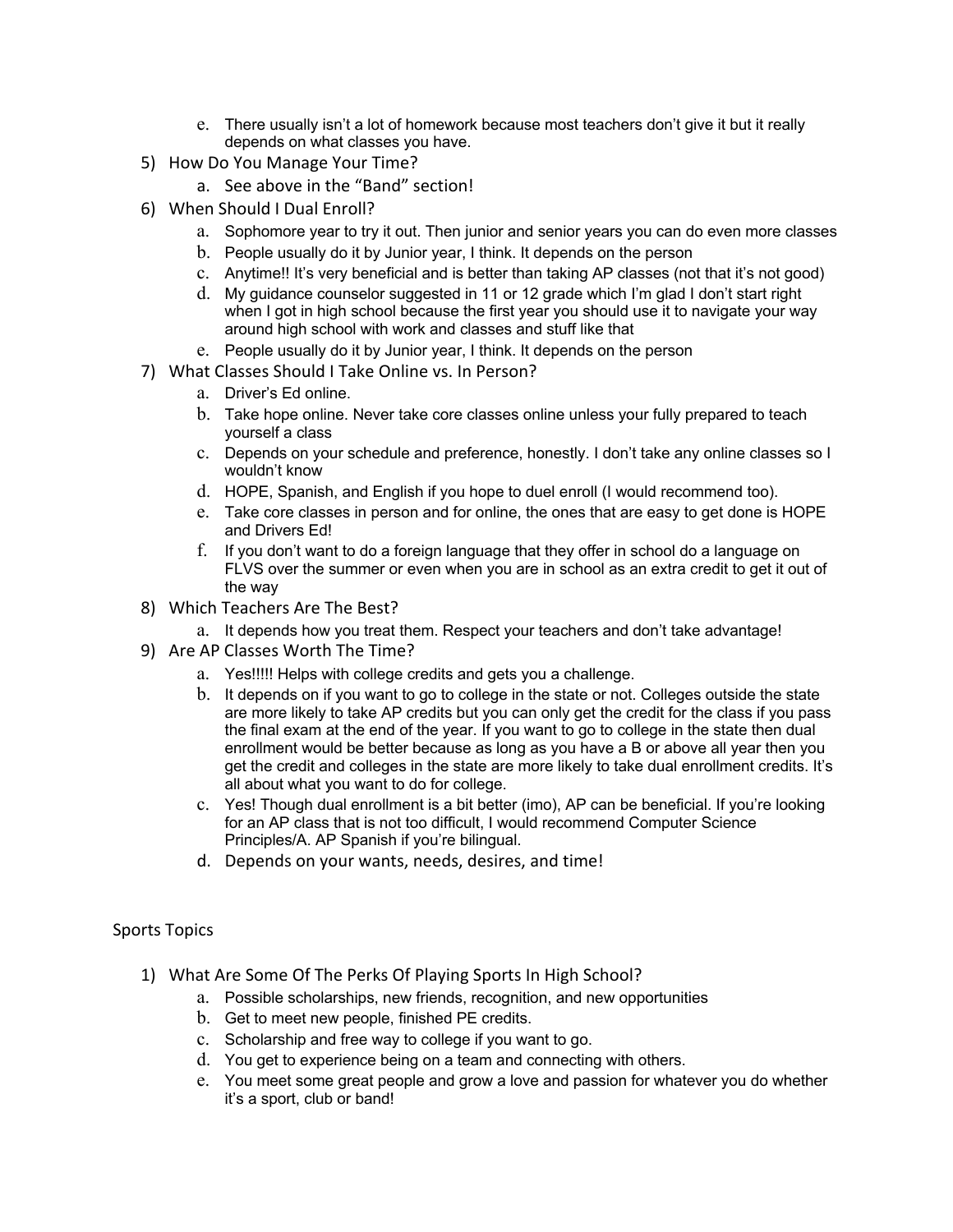- 2) How Do You Sign Up For Sports Teams?
	- a. Tryouts
	- b. They hold meetings before tryouts where The coaches tell you the information you need to sign up.
	- c. If your sport is at the beginning of the year then start checking the apopka high school website over the summer for information about tryouts, open gym, or even conditioning. If your sport is later in the year then information about tryouts and coaches email will often be on canvas or it will be called over the morning announcements. Flyers will often be posted around the gym, library, or offices. You have to get your physical and a ECG screening and I believe you have to email the coach and tell them you want to sign up.
	- d. The school has interest meetings throughout the year for different sports
- 3) How Do You Try Out For Soccer?
	- a. Tryouts!
	- b. The coaches tell you the information you need to sign up.
	- c. Go to the soccer interest meeting
- 4) How Do You Try Out For Golf?
	- a. Coach Jordan is the golf coach at Apopka and he has usually had a sign up table at meet the teacher.
- 5) How Are The Sports Seasons Divided Up?
	- a. Fall Sports Winter Sports Spring Sports Three total season! Visit bluedarterathletics.com to learn more about each sport and their seasons!

### Lunch Topics

- 1) How Does Lunch Work?
	- a. You go up to a stand and get food. You can stand or sit wherever within the bounds of the courtyard.
	- b. You get to hang out with friends inside or outside and get to enjoy some of the foods.
	- c. There are quite a few carts around campus, a line in the cafeteria, and a pick up spot right outside the cafeteria.
	- d. Lunch at AHS is very generous in the fact that people are allowed to sit in a multitude of places
	- e. There are currently 4 lines you can go to, the main line inside the cafeteria, and three other locations in the courtyard, you go in the line you want to and pick what you want to eat.
- 2) How Much Does Lunch Cost?
	- a. For the the 21-22 year it has been Free!
- 3) Is Lunch The Same Food As In Middle School?
	- a. Pretty much, yes!
	- b. Yes. Although I miss those smiley fries from middle school.
- 4) What Is The Lunch Schedule?
	- a. Lunch is based on your  $5<sup>th</sup>$  period! All students in "A" lunch eat BEFORE  $5<sup>th</sup>$  and all students in "B" lunch eat AFTER  $5<sup>th</sup>$ . Each lunch shift is 30 minutes.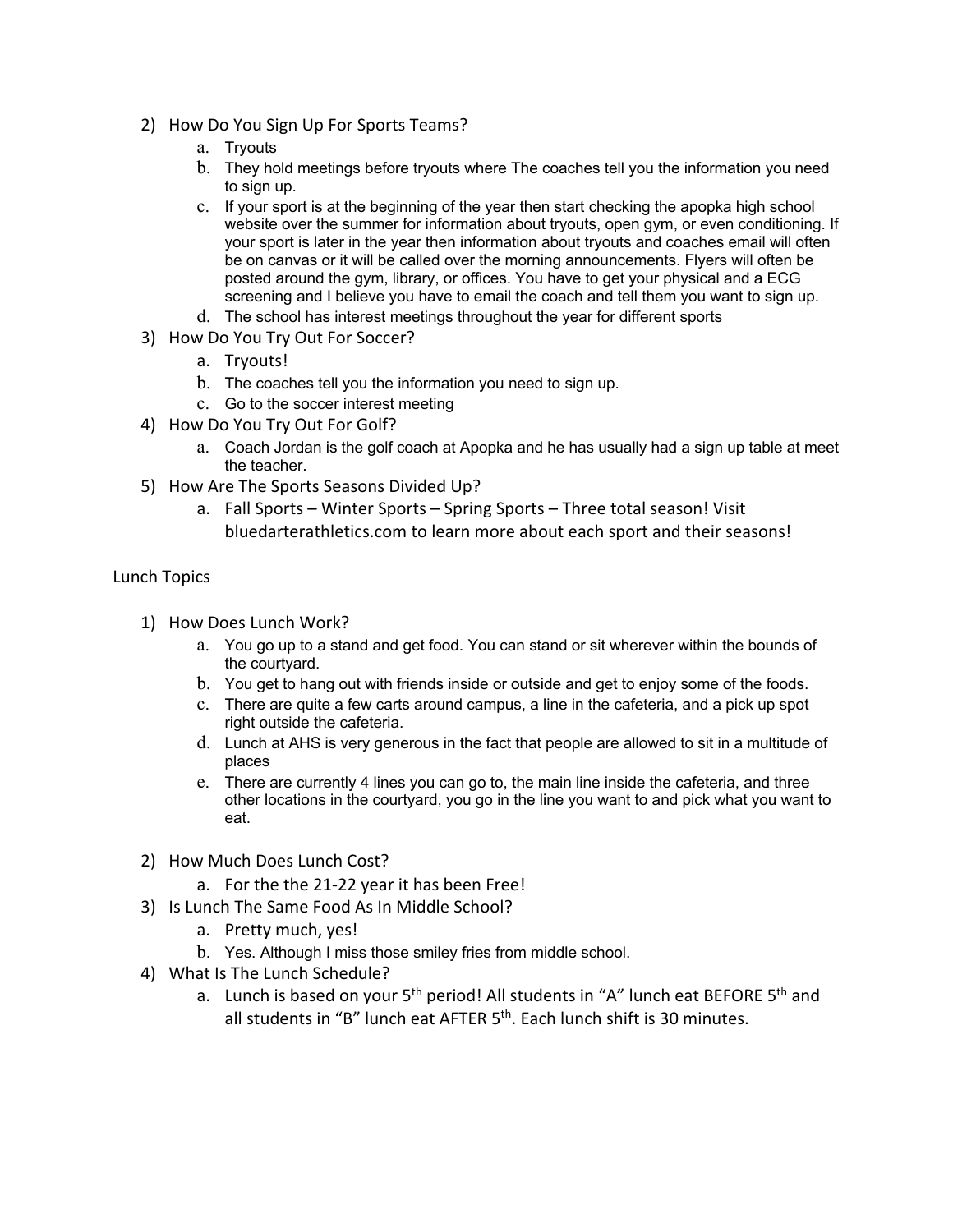Campus Topics

- 1) How Much Time Do You Have Between Classes?
	- a. 6 minutes!
- 2) How Will I Know Where To Go For Classes?
	- a. There are numbers on the buildings indicating which classrooms are in which hallway.
	- b. On your schedule it says the room number. The first number is the building and the other numbers are the room number.
	- c. You'll memorize it by the 1st week, but they give you a schedule on skyward.
	- d. It's fairly simple, each floor is a numbered by hundred and the halls have numbers on top so you can tell which to enter. There's also adults that help navigate on the first week.
- 3) How Do Busses Work In High School?
	- a. They are in a loop and there is a board that can help you locate your bus. There are certain routes for certain busses. Find out your route on the ocps website.
	- b. Same as middle. Although there is a board close to the bus loop to see where your bus number/where it is I believe
- 4) What Are School Start/End Times?
	- a. 7:20 AM 2:20 PM Monday/Tuesday/Thursday/Friday!
	- b. 7:20 AM 1:10 PM on Wednesday! WE LOVE WEDNESDAY'S!

### Miscellaneous Topics

- 1) What Clubs Are You Part Of?
	- a. There are MANY clubs at AHS to join! Visit the open house night and check oout all of the tables in the courtyard that will offer insight into who they are!
- 2) Do You Have Time On The Weekend To Enjoy Life?
	- a. Absolutely! Time management is key to staying on top of things, however, you definitely have plenty of time to live well!
- 3) What Are Some Awesome Clubs To Join?
	- a. I recommend joining fca! Fellowship of christian athletes. it's a great community of kids!
	- b. FCA!
	- c. Beta!
	- d. SGA!
	- e. There are many to choose from! Check your Canvas announcements for any upcoming info opportunities!
- 4) What Is The Best Way To Enjoy Your High School Experience?
	- a. Have good friends, make sure to be in the right things.
	- b. Make some good friends and do something you like.
	- c. Sports! Play some sports!
	- d. Relax, if you're constantly worrying or stressing over everything you're not going to be able to enjoy anything. Stay organized and stay on track but also let lose a little and don't take your time for granted. Pick electives and join clubs you're going to have fun in and get involved with the school. Go to the events with your friends, participate in spirit week, and things like that if you so choose.
	- e. Getting yourself into social things, it's just a great way to hang out with people and do something you love doing